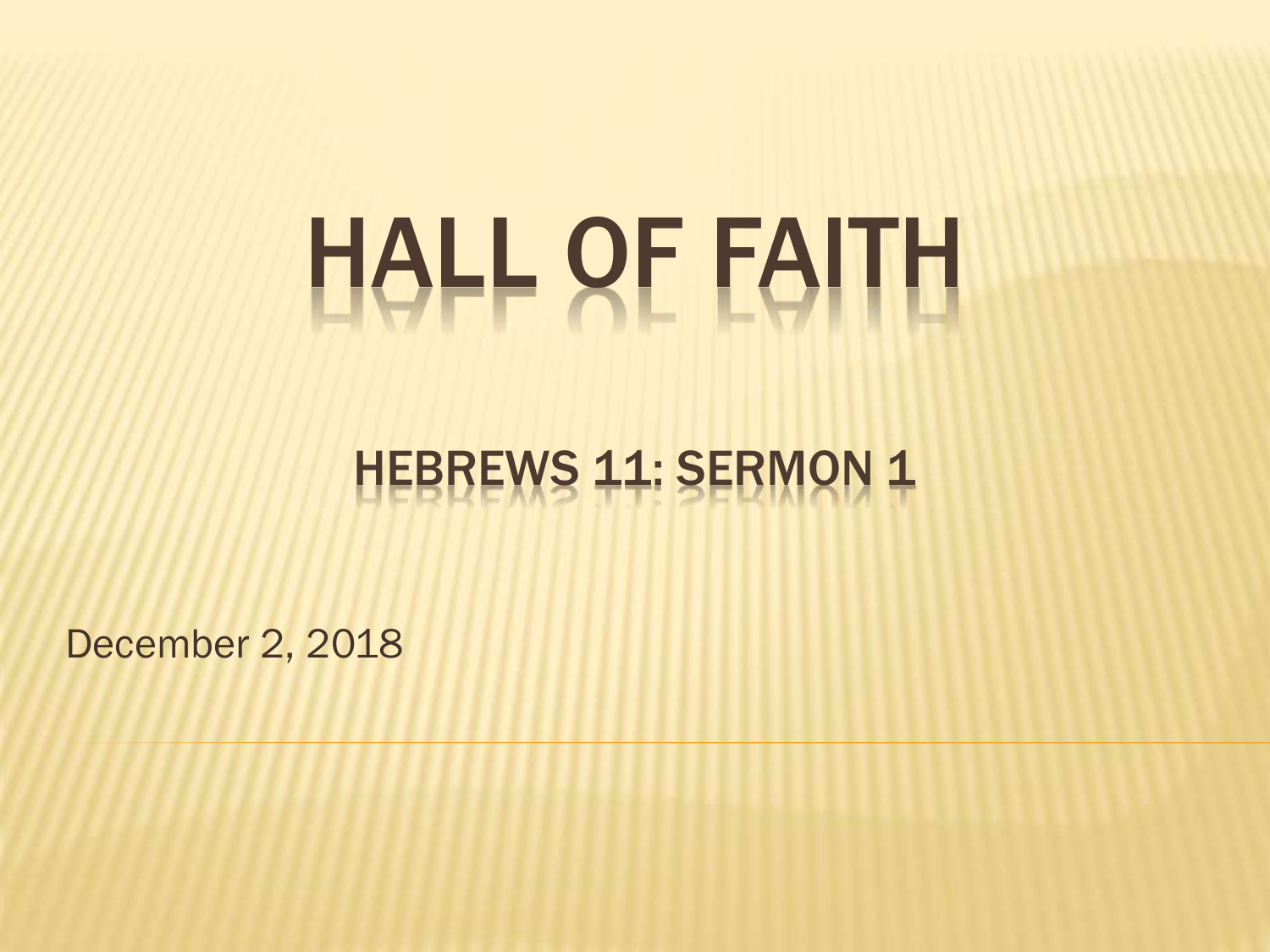#### HEBREWS 11:1-3,6 (NLT)

- *<sup>1</sup>Faith is the confidence that what we hope for will actually happen; it gives us assurance about things we cannot see.*
- *<sup>2</sup>Through their faith, the people in days of old earned a good reputation.*
- *<sup>3</sup>By faith we understand that the entire universe was formed at God's command, that what we now see did not come from anything that can be seen…*
- *<sup>6</sup>And it is impossible to please God without faith. Anyone who wants to come to him must believe that God exists and that he rewards those who sincerely seek him.*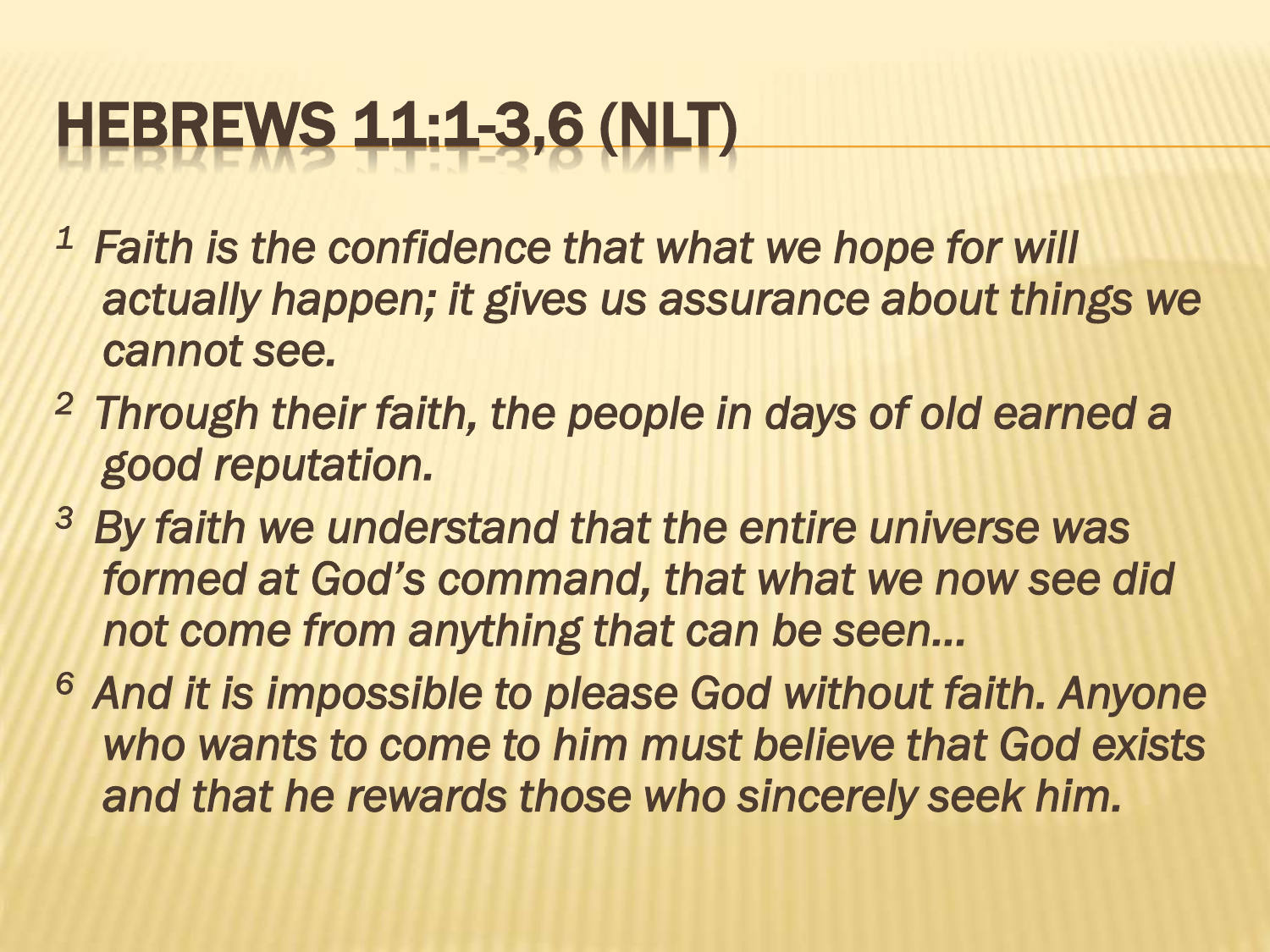### I. WE MUST *DRAW CLOSE TO GOD*.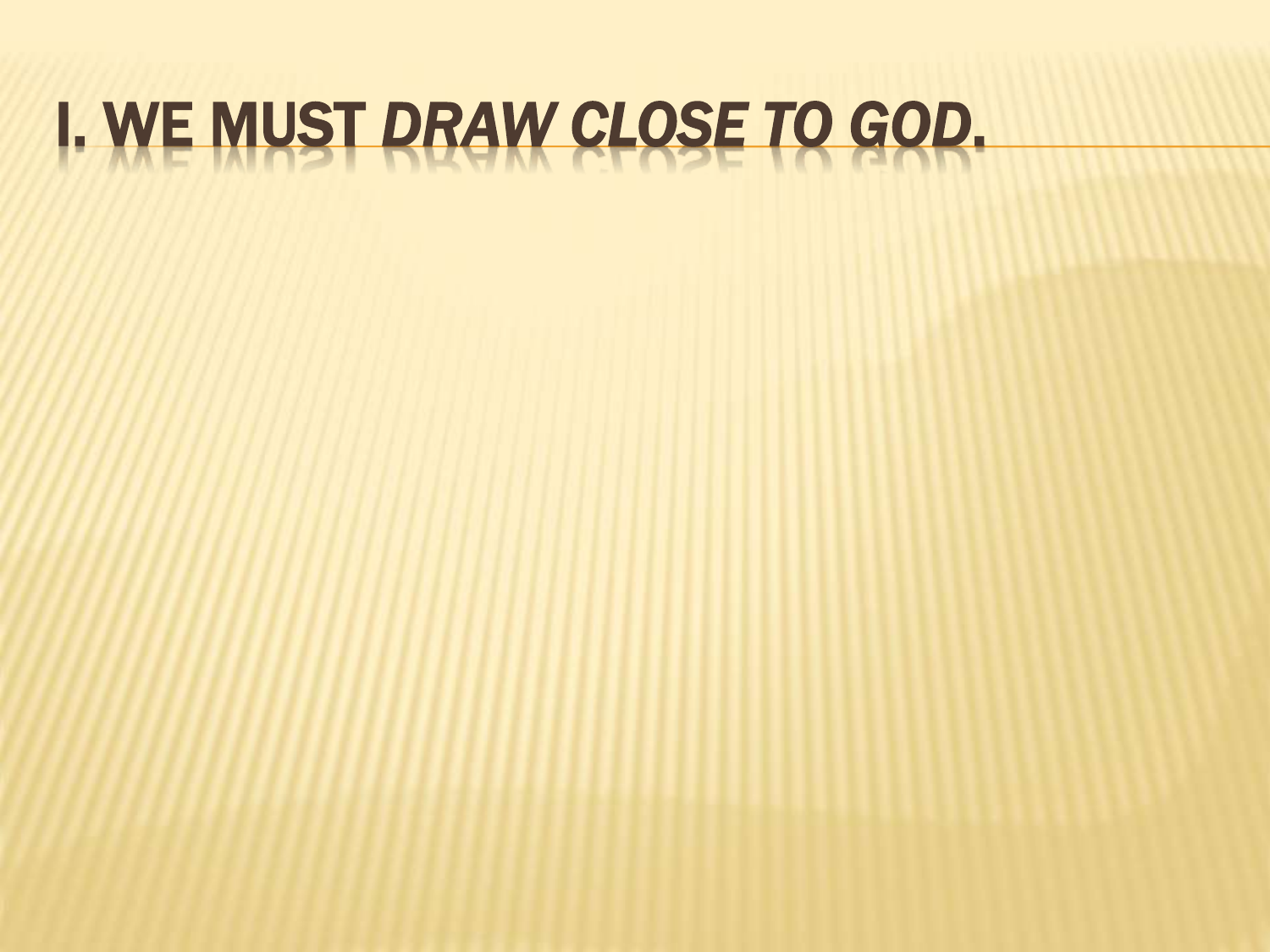# JAMES 4:8 (NLT)

<sup>8</sup> Come close to God, and God will come close to you. Wash your hands, you sinners; purify your hearts, for your loyalty is divided between God and the world.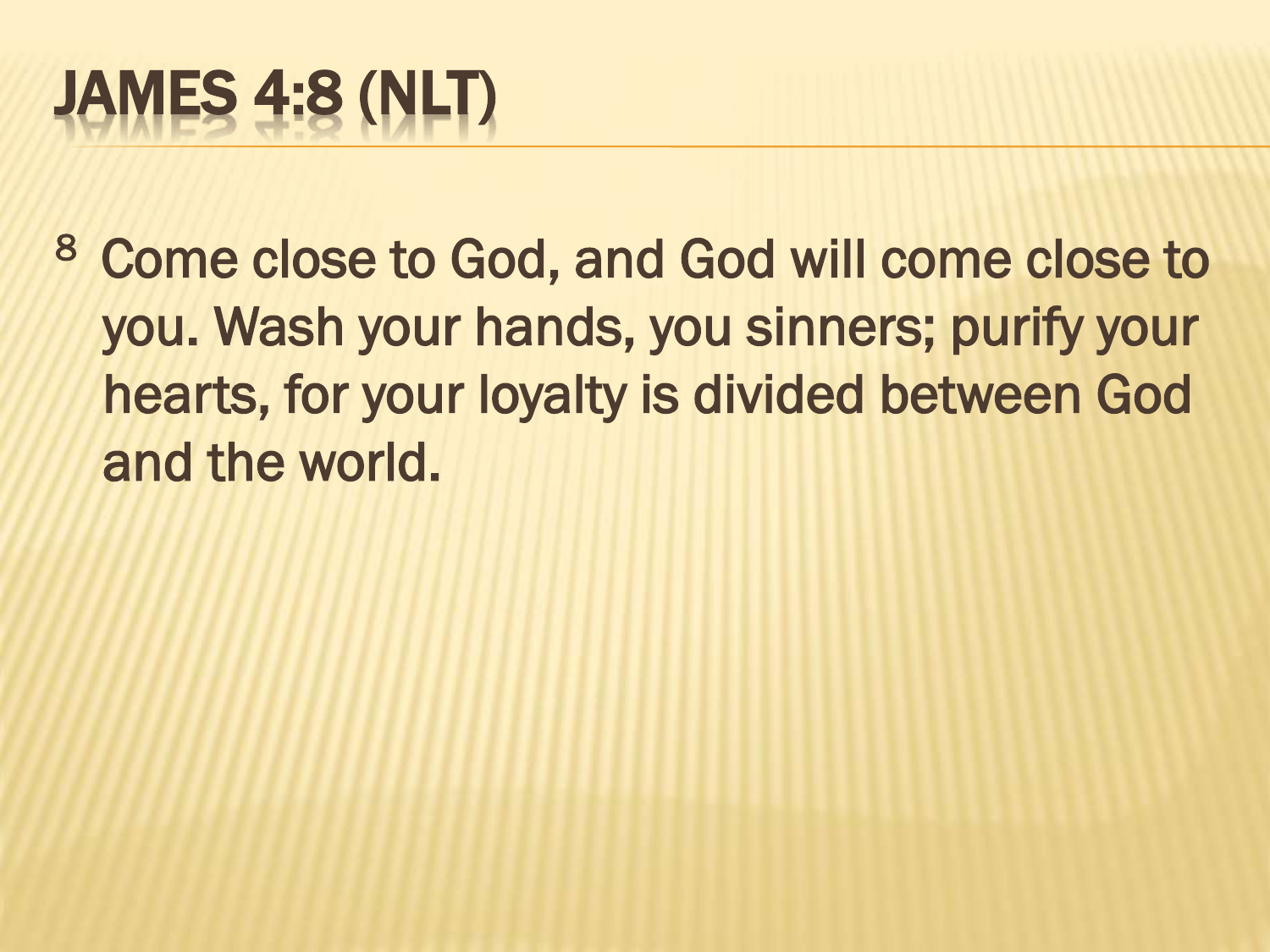# A. WASH YOUR HANDS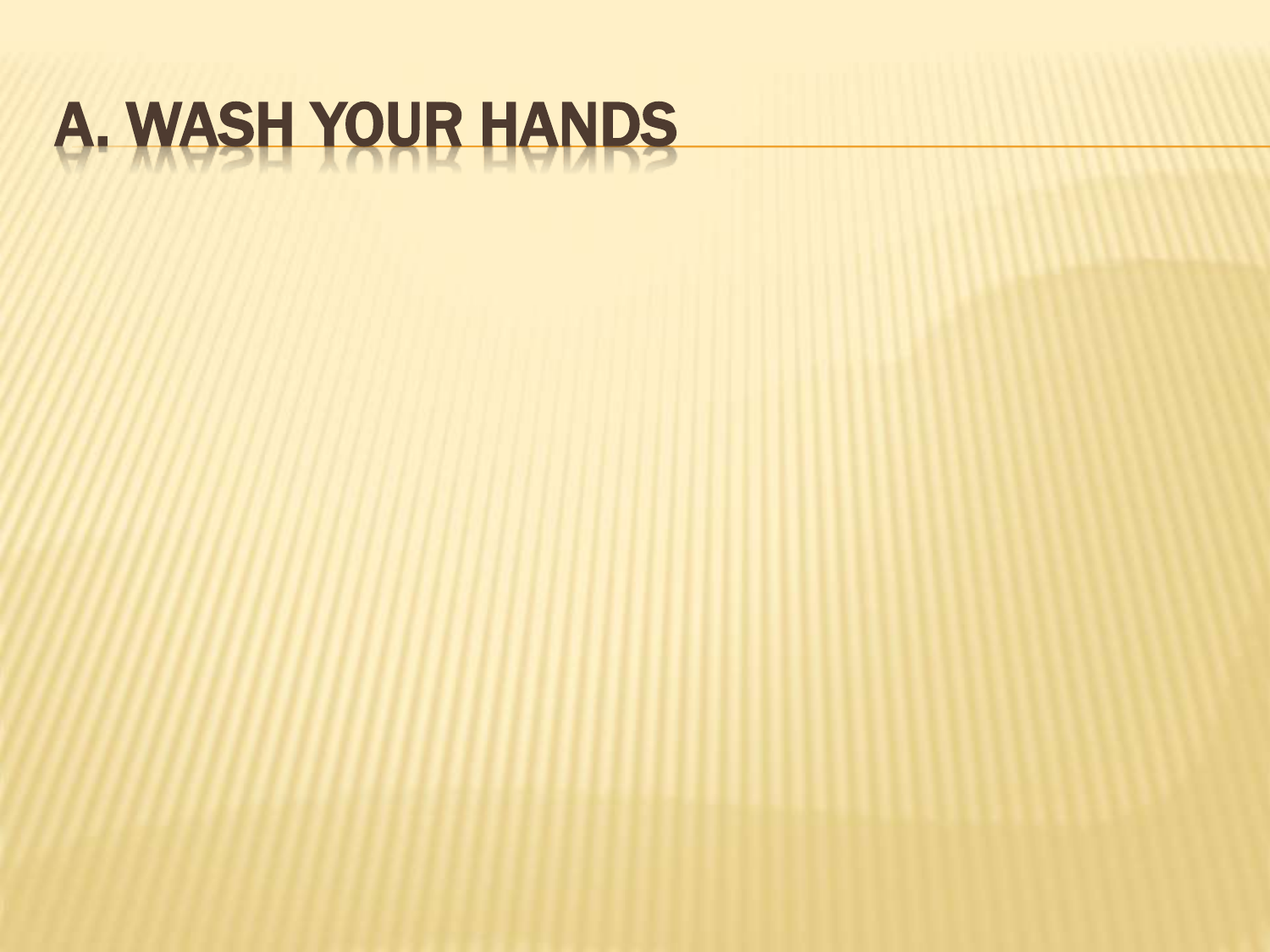# B. PURIFY YOUR HEARTS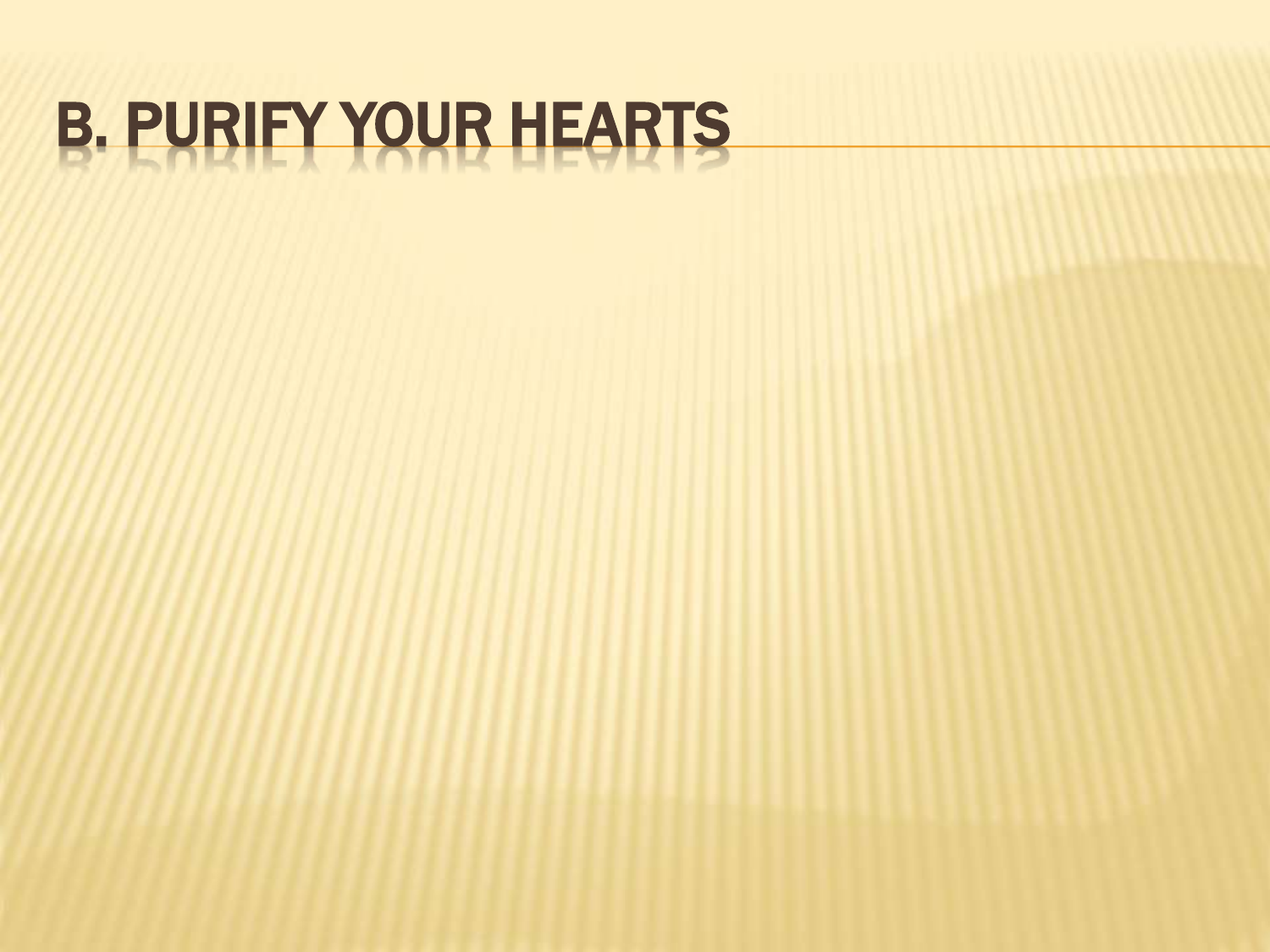### ISAIAH 6:1-9 (NLT)

- $1$  It was in the year King Uzziah died that I saw the Lord. He was sitting on a lofty throne, and the train of his robe filled the Temple.
- <sup>2</sup> Attending him were mighty seraphim, each having six wings. With two wings they covered their faces, with two they covered their feet, and with two they flew.
- <sup>3</sup> They were calling out to each other, "Holy, holy, holy is the LORD of Heaven's Armies! The whole earth is filled with his glory!"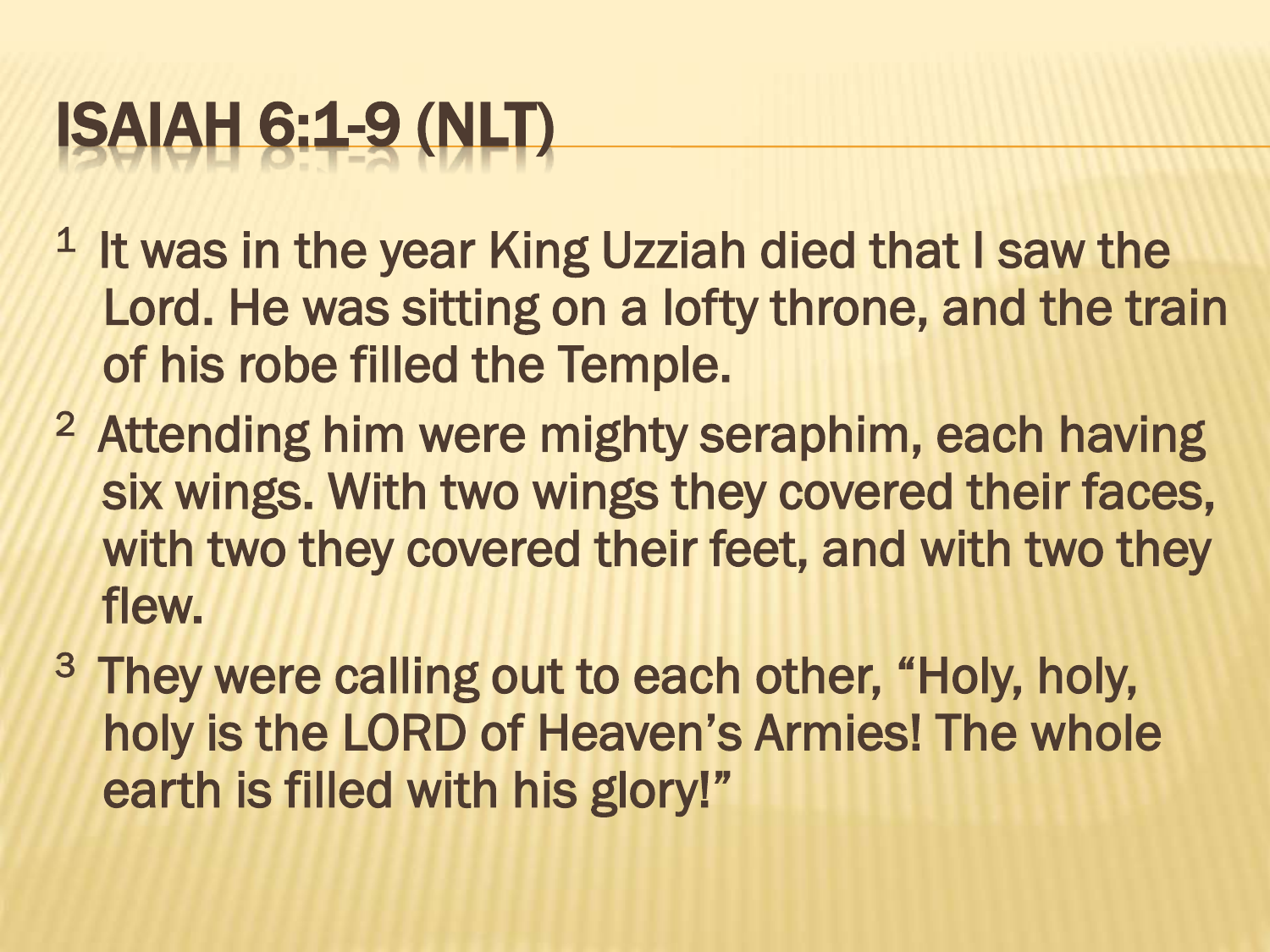### ISAIAH 6:1-9 (NLT)

- <sup>4</sup> Their voices shook the Temple to its foundations, and the entire building was filled with smoke.
- <sup>5</sup> Then I said, "It's all over! I am doomed, for I am a sinful man. I have filthy lips, and I live among a people with filthy lips. Yet I have seen the King, the LORD of Heaven's Armies."
- <sup>6</sup> Then one of the seraphim flew to me with a burning coal he had taken from the altar with a pair of tongs.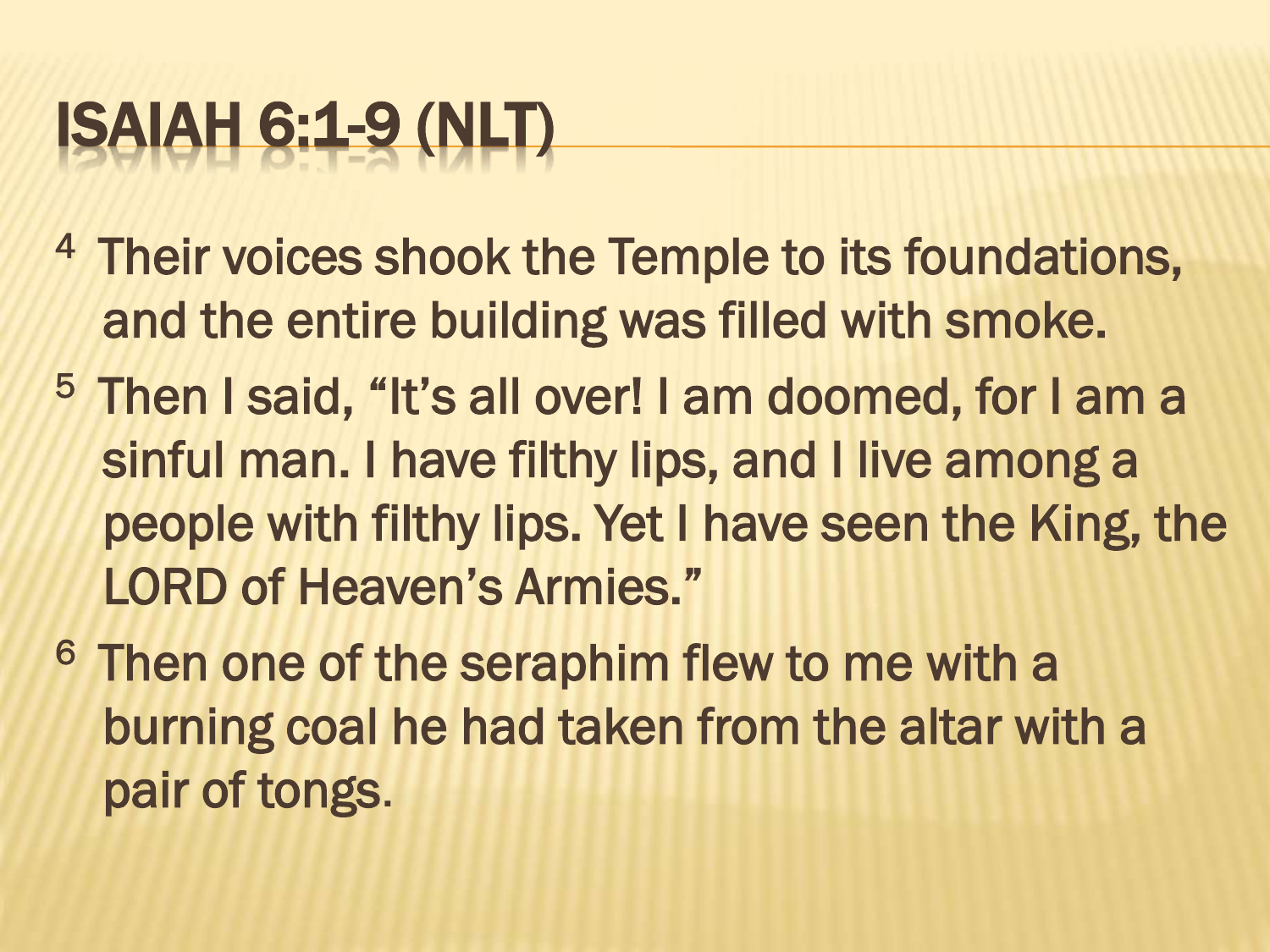#### ISAIAH 6:1-9 (NLT)

- **He touched my lips with it and said, "See, this** coal has touched your lips. Now your guilt is removed, and your sins are forgiven."
- 8 Then I heard the Lord asking, "Whom should I send as a messenger to this people? Who will go for us?" I said, "Here I am. Send me."
- <sup>9</sup> And he said, "Yes, go, and say to this people, 'Listen carefully, but do not understand. Watch closely, but learn nothing.'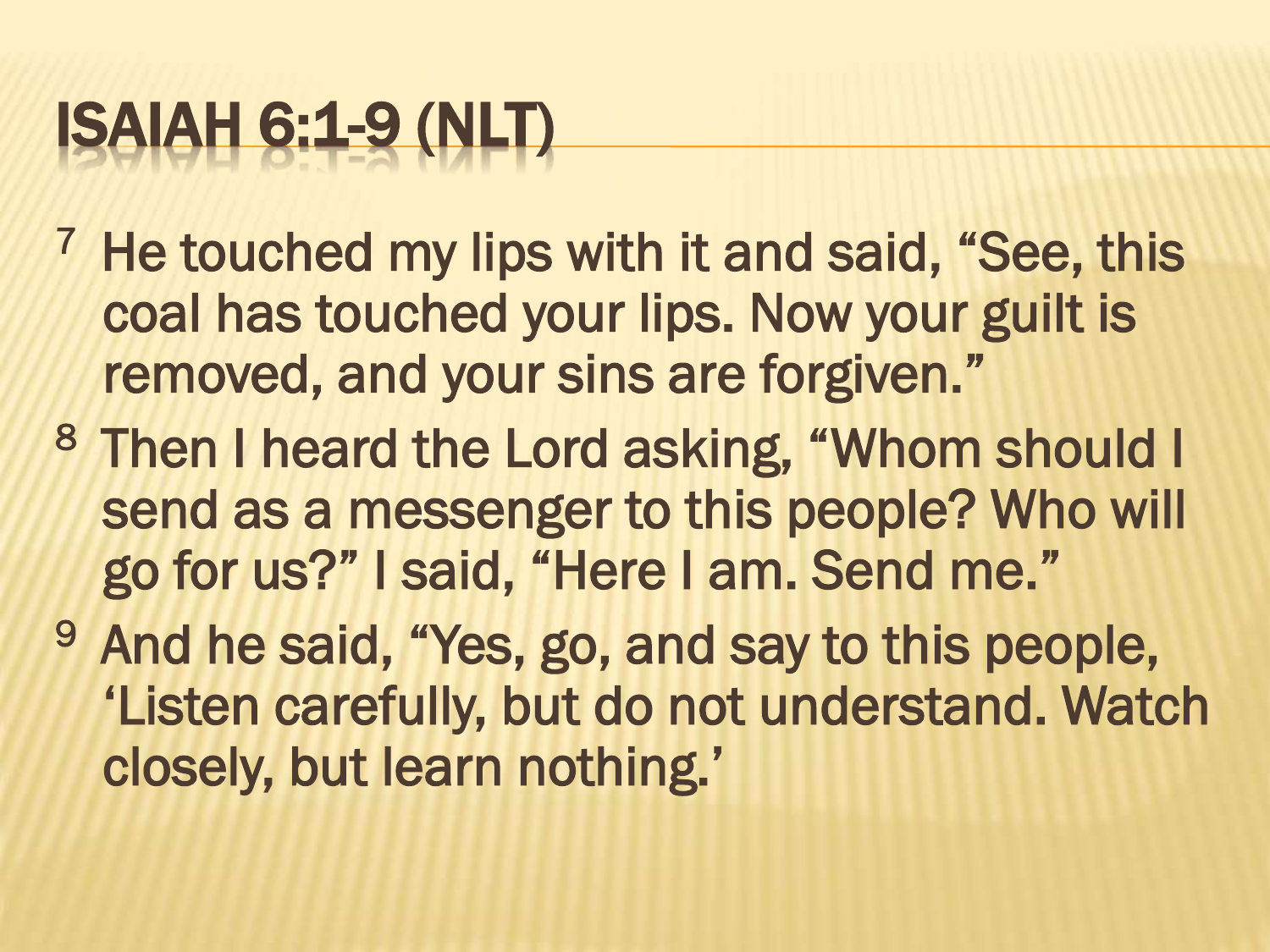#### II. WE MUST *HEAR THE WORD OF GOD*.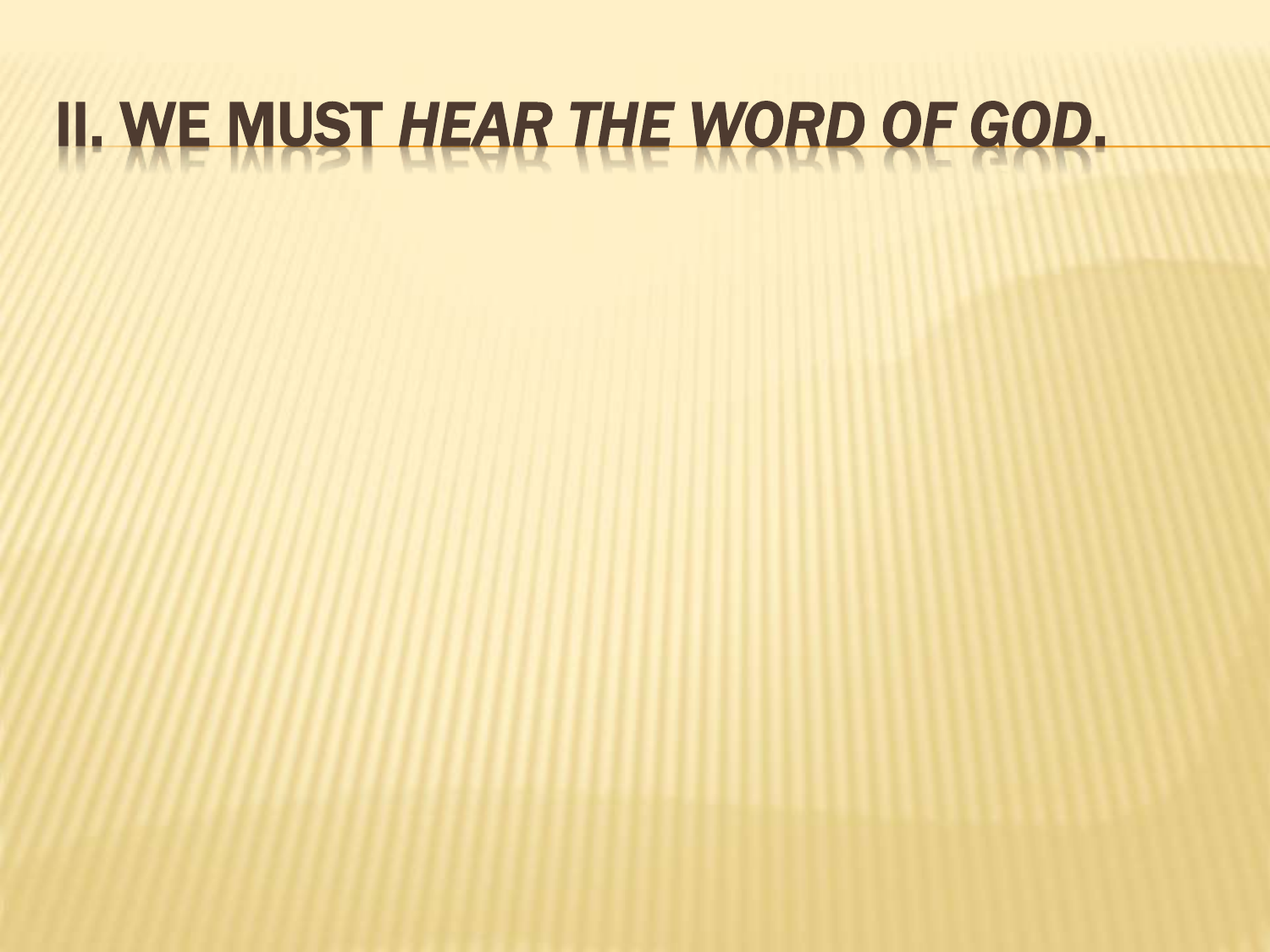# 1. THROUGH SCRIPTURE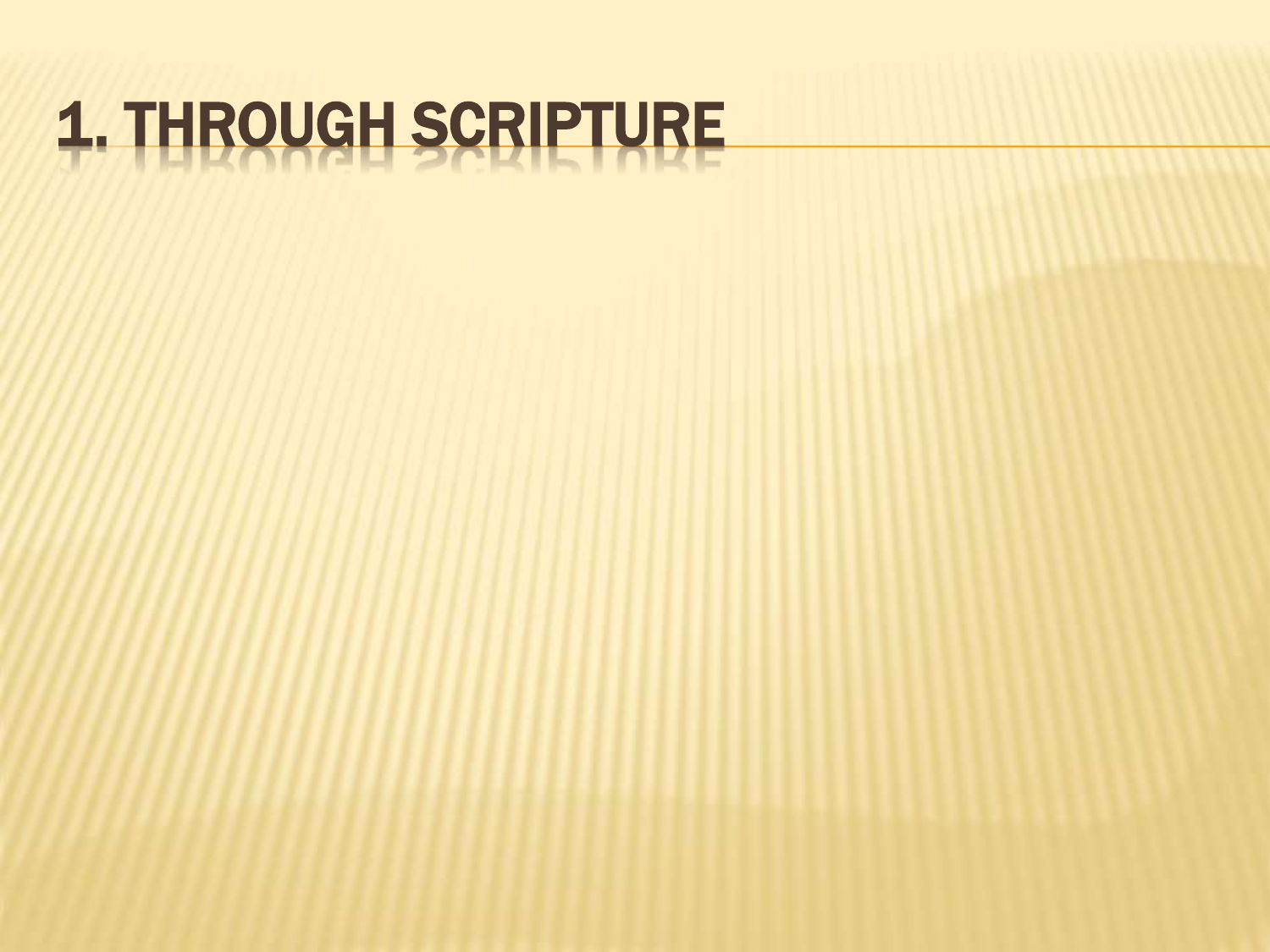# LOGOS – THE WRITTEN WORD.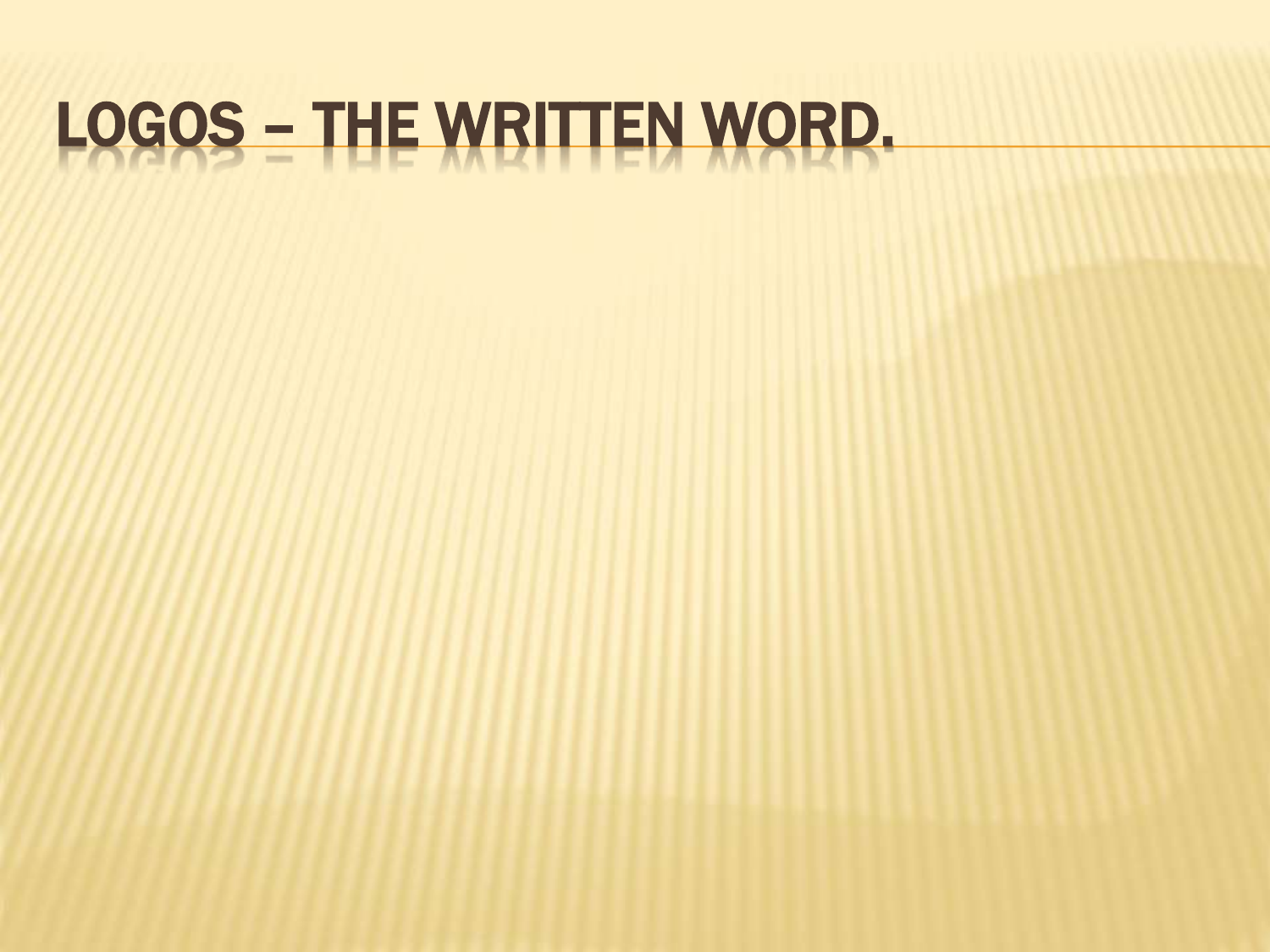# 2. BY THE SPIRIT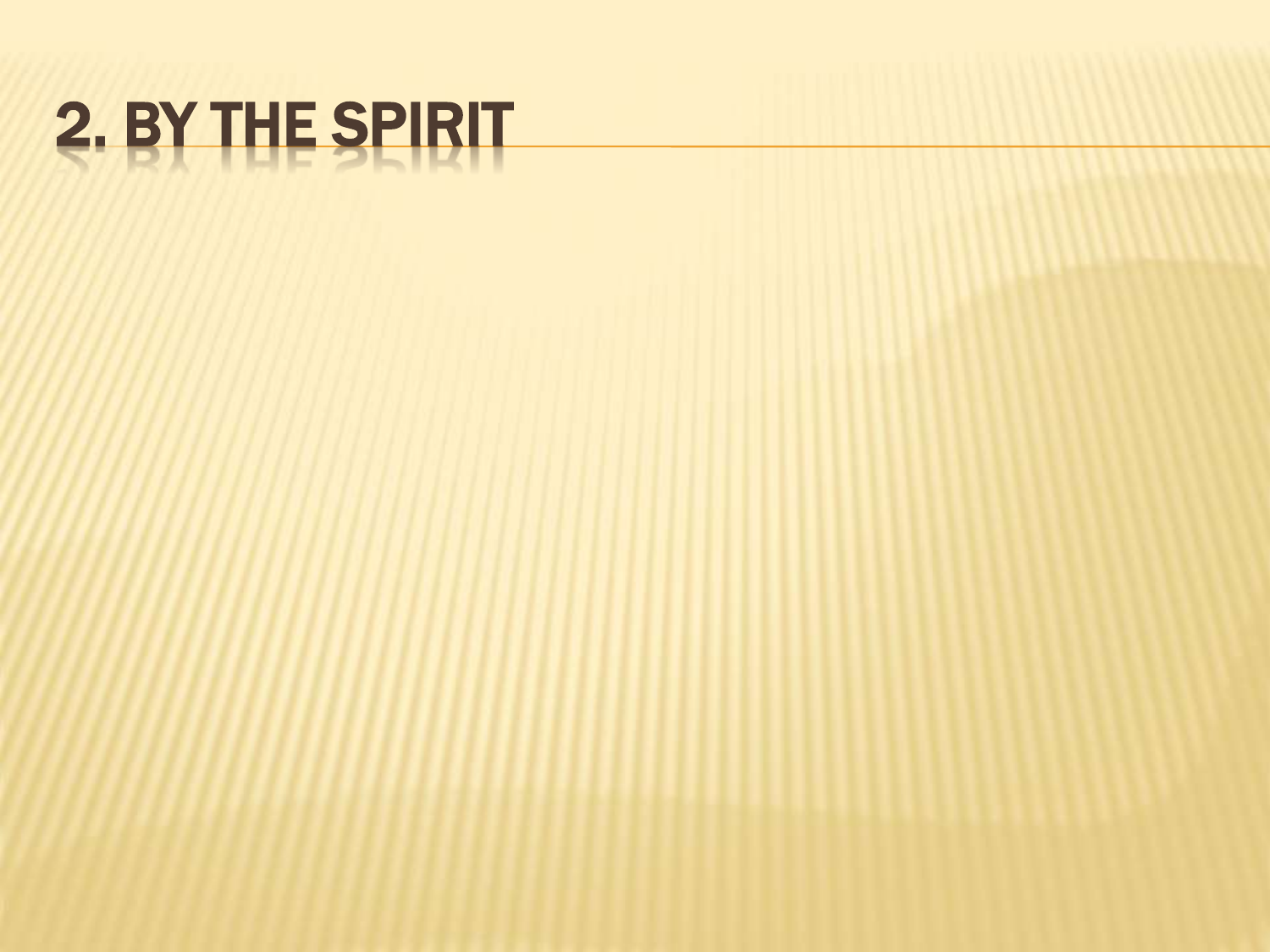# RHEMA – THE SPOKEN WORD.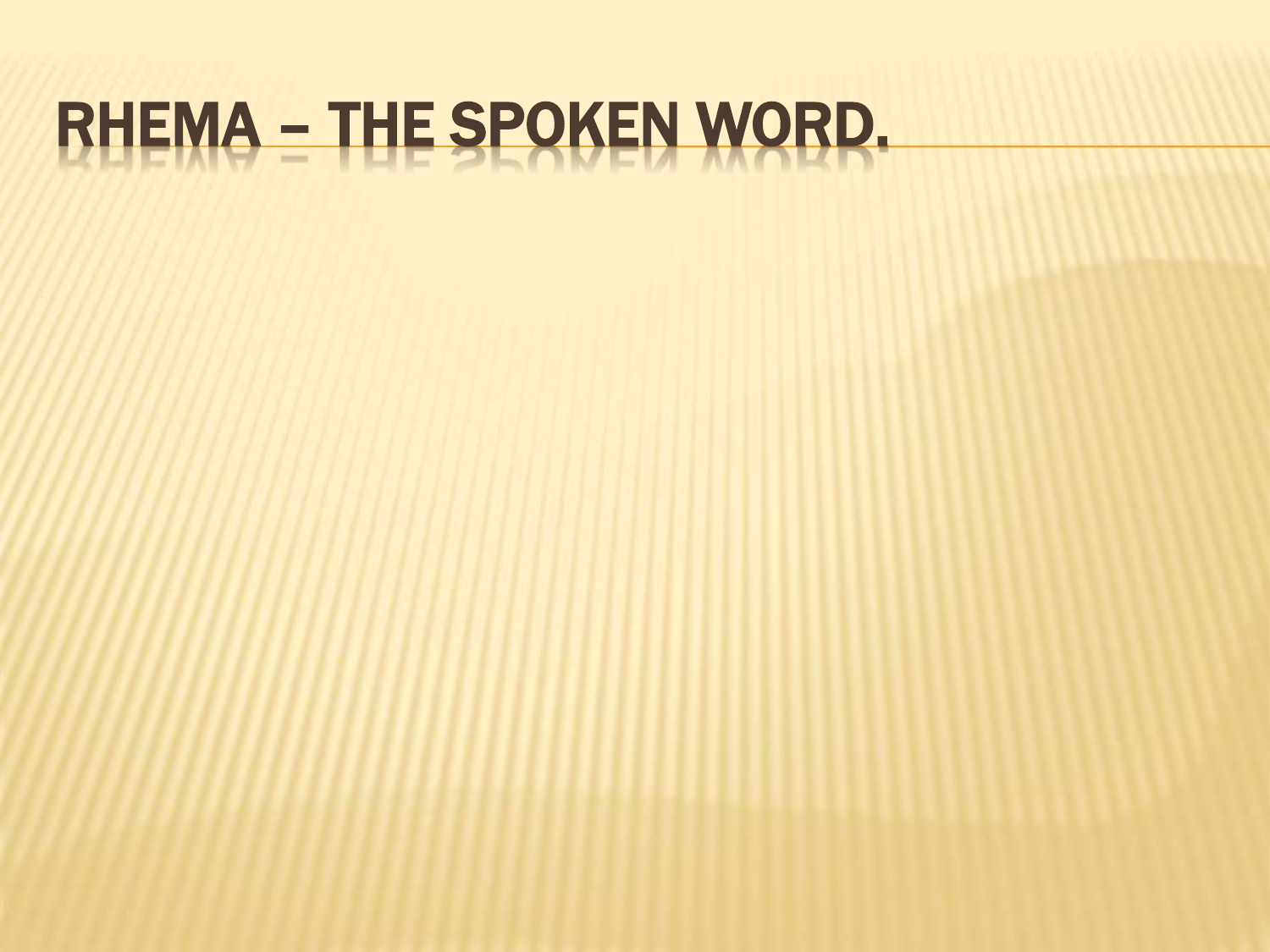#### III. WE MUST *FOLLOW THE WORD OF GOD*.